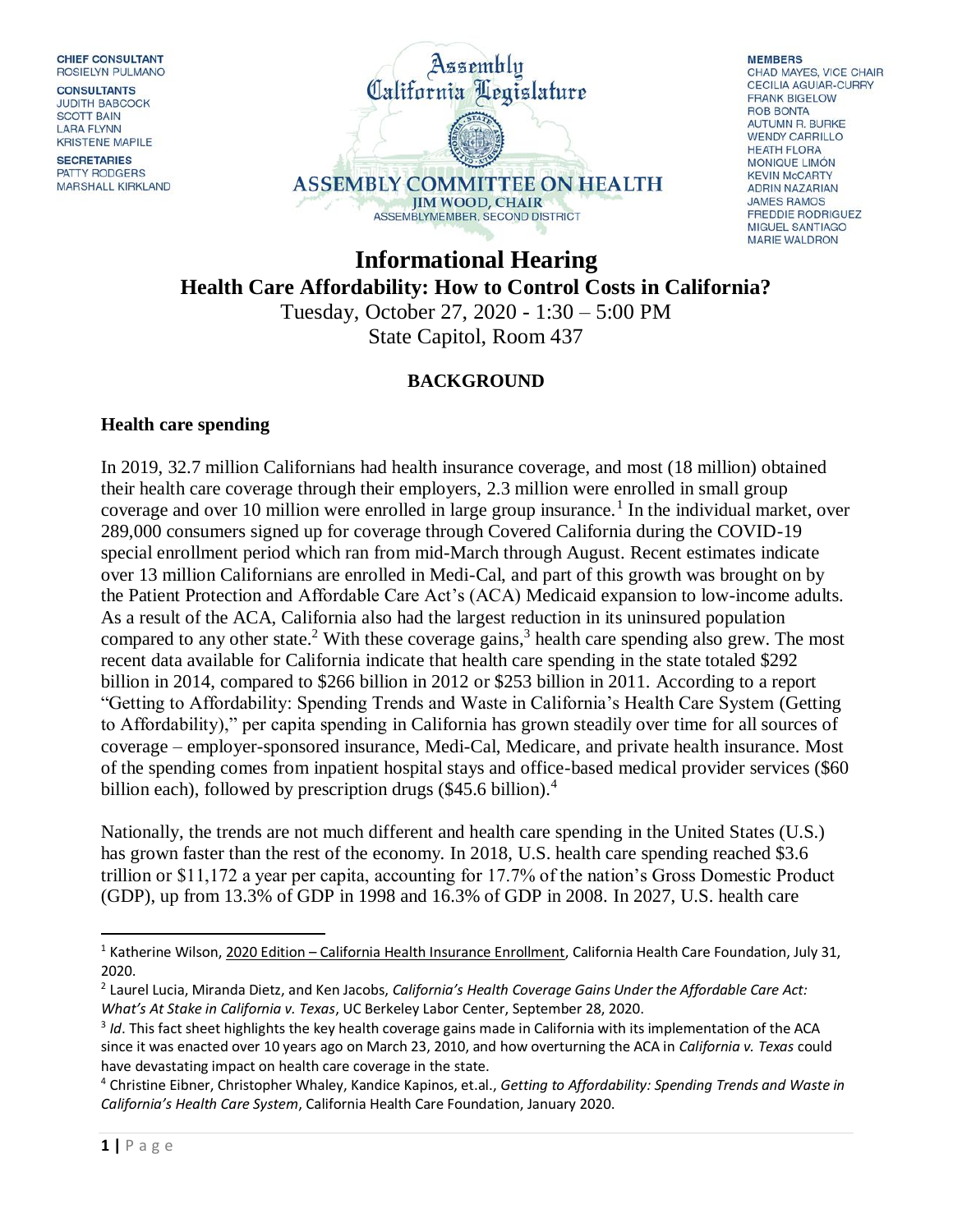spending is projected to grow to 19.4%, a total of \$6 trillion, and will account for nearly one-fifth of GDP. Public health insurance, including Medicare and Medicaid (Medi-Cal in California), paid the largest share of spending (41%), followed by private health insurance (34%), and consumers' out-of-pocket spending (10%).

The rise in health care spending means families are also paying more for health care. According to the 2020 Kaiser Family Foundation Employer Health Benefits Survey, for job-based coverage, the average annual premium for single coverage rose 4%, to \$7,470, and the average annual premium for family coverage also rose 4%, to \$21,342. Covered workers, on average, contributed 17% of the cost for single coverage and 27% of the cost for family coverage. The average premium for family coverage has increased 22% over the last five years and 55% over the last 10 years.<sup>5</sup> In California, the Getting to Affordability report states that the average cost of family health insurance plan is \$20,000 per year, or almost one-third of the state's median family income. Premiums for the average family health plan in the employer market increased by 133% since 2002.

These increases in health care costs have burdened many California families because wages have not kept pace with health care spending. The UC Berkeley Labor Center (UC Labor Center) points out that since 2008, premiums for job-based family health coverage in California have grown by 49% on average; but real median wages have remained stagnant. For example, single coverage premiums averaged \$8,712 per year in 2018, equivalent to \$4 per hour for someone working 40 hours per week and for family coverage, the average annual premium was \$20,843 which is equivalent to \$10 per hour work for a full-time worker, which is \$2 less per hour than the current \$12 minimum wage for employers with more than 25 employees*.* In addition to rising premiums, out-of-pocket costs exacerbate the financial burden of health care coverage. The average deductible for a family now exceeds \$3,000.<sup>6</sup> A UC Labor Center blog post states that the average deductibles in California have increased 84% for single enrollees and 77% for those with family coverage since 2008, after accounting for inflation. These affordability challenges are causing financial difficulties for those struggling to pay premium or medical bills, deter enrollment in and retention of coverage, and decrease access to care.

# **Price disparities**

According to a policy brief entitled "The Sky's the Limit: Health Care Prices and Market Consolidation in California," California pays more for common health care services that the rest of the country. For example, the average price of childbirth across California was over \$11,000 but neighboring Nevada and Arizona had average prices below \$8,000. However, in addition to spending more for health care services than the rest of the country, there is wide price disparity in health care prices and premiums across the state. For example, vaginal delivery is 24% higher in Northern California than Southern California (\$13,855 vs. \$11,202); the average price of colonoscopy in Northern California is \$1,007 while it is \$887 in Southern California.<sup>7</sup> According

 $\overline{\phantom{a}}$ <sup>5</sup> Kaiser Family Foundation, *Employer Health Benefits 2020 Summary of Findings*, October 8, 2020.

<sup>6</sup> Christine Eibner, Christopher Whaley, Kandice Kapinos, et.al., *Getting to Affordability: Spending Trends and Waste in California's Health Care System*, California Health Care Foundation, January 2020.

<sup>7</sup> Richard M. Scheffler, Daniel Arnold and Brent Fulton, *The Sky's the Limit: Health Care Prices and Market Consolidation in California*, California Health Care Foundation, October 2019.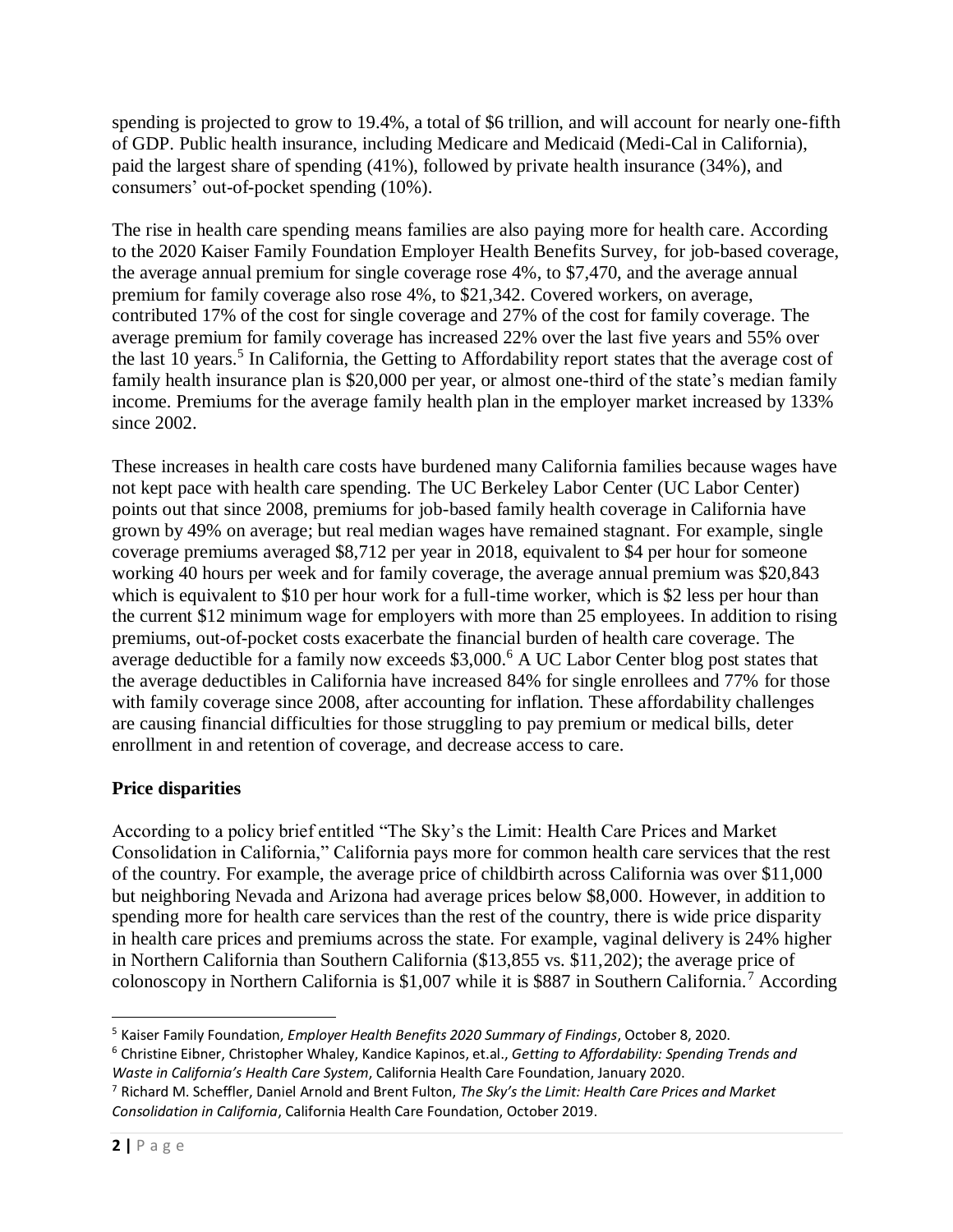to a Petris Center report (Petris report), inpatient procedures were 70% higher in Northern California (\$223,278) than Southern California (\$131,586).<sup>8</sup> For outpatient procedures, Northern California prices were 17-55% higher than Southern California prices in 2014, depending on physician specialty. Additionally, premiums also vary widely across Covered California's 19 rating regions, with Northern California notably higher than Southern California. For example, a 50-year old individual would pay 19% more for an average bronze plan in Northern California than in Southern California.<sup>9</sup> However, premiums, hospital, and physician prices are not the only sectors where price disparities exists. Pharmacy costs range from an average of \$650 per member per year in several locations, such as Alameda County, Central Valley North, Kern County, and much of the southeastern part of the state to  $$1,100$  per member per year in San Francisco.<sup>10</sup>

One of the main reasons often cited for the price disparity and overall increases in health care cost is the pervasive consolidation in many healthcare markets, including hospital, physician, insurance, and pharmaceutical markets. Consolidation could come in several forms. Horizontal transactions merge two similarly-situated market participants, like hospitals or laboratories. Vertical transactions merge two entities at different levels of the same supply chain, for example a hospital acquiring a physician practice or a health care system acquiring a laboratory. Lastly, cross-market transactions occur when an entity in one market merges with or acquires another related market actor.<sup>11</sup>

During the last decade, approximately 800 healthcare transactions have occurred throughout the country, and the market for health care in the U.S. is more consolidated now. As of 2018, nearly 95% of hospital markets were highly concentrated, followed by markets for specialist physicians  $(77.5\%)$ , insurers  $(58.1\%)$ , and primary care providers  $(41.2\%)$ .<sup>12</sup> In California, the Petris report cited that of the 54 California counties with a hospital in 2016, 44 were highly concentrated, and six were moderately concentrated. For insurers, among the 58 California counties, 42 were highly concentrated and 16 were moderately concentrated. For the physician market, of the 57 counties analyzed, 12 counties were highly concentrated and 21 were moderately concentrated, 20 counties had highly concentrated orthopedic markets, 22 markets had highly concentrated cardiology markets, 24 counties had highly concentrated hematology/oncology markets, and 26 counties had highly concentrated radiology markets.<sup>13</sup>

 $\overline{a}$ <sup>8</sup> Nicholas C. Petris Center for Health Care Markets and Consumer Welfare, *Consolidation in California's Health Care Market 2010-2016: Impact on Prices and ACA Premiums*, University of California, Berkeley, March 26, 2018. <sup>9</sup> Richard M. Scheffler, Daniel Arnold and Brent Fulton, *The Sky's the Limit: Health Care Prices and Market Consolidation in California*, California Health Care Foundation, October 2019.

<sup>10</sup> Christine Eibner, Christopher Whaley, Kandice Kapinos, et.al., *Getting to Affordability: Spending Trends and Waste in California's Health Care System*, California Health Care Foundation, January 2020.

<sup>11</sup> Jamie King, Samuel M. Chang, Alexandra D. Montague, et.al., *Preventing Anticompetitive Healthcare Consolidation: Lessons from Five States*, Source on Healthcare Price and Competition, June 2020.  $12$  *Id*.

<sup>&</sup>lt;sup>13</sup> The Petris study used different data and methods in its analysis, primarily the Herfindahl-Hirschman Index (HHI), which is used by the U.S. Department of Justice and Federal Trade Commission to measure market concentration. The HHI measures market concentration on a range from 0 to 10,000. Markets with HHIs between 1,500 and 2,500 are considered to be moderately concentrated and those with HHIs higher than 2,500 points are considered to be highly concentrated.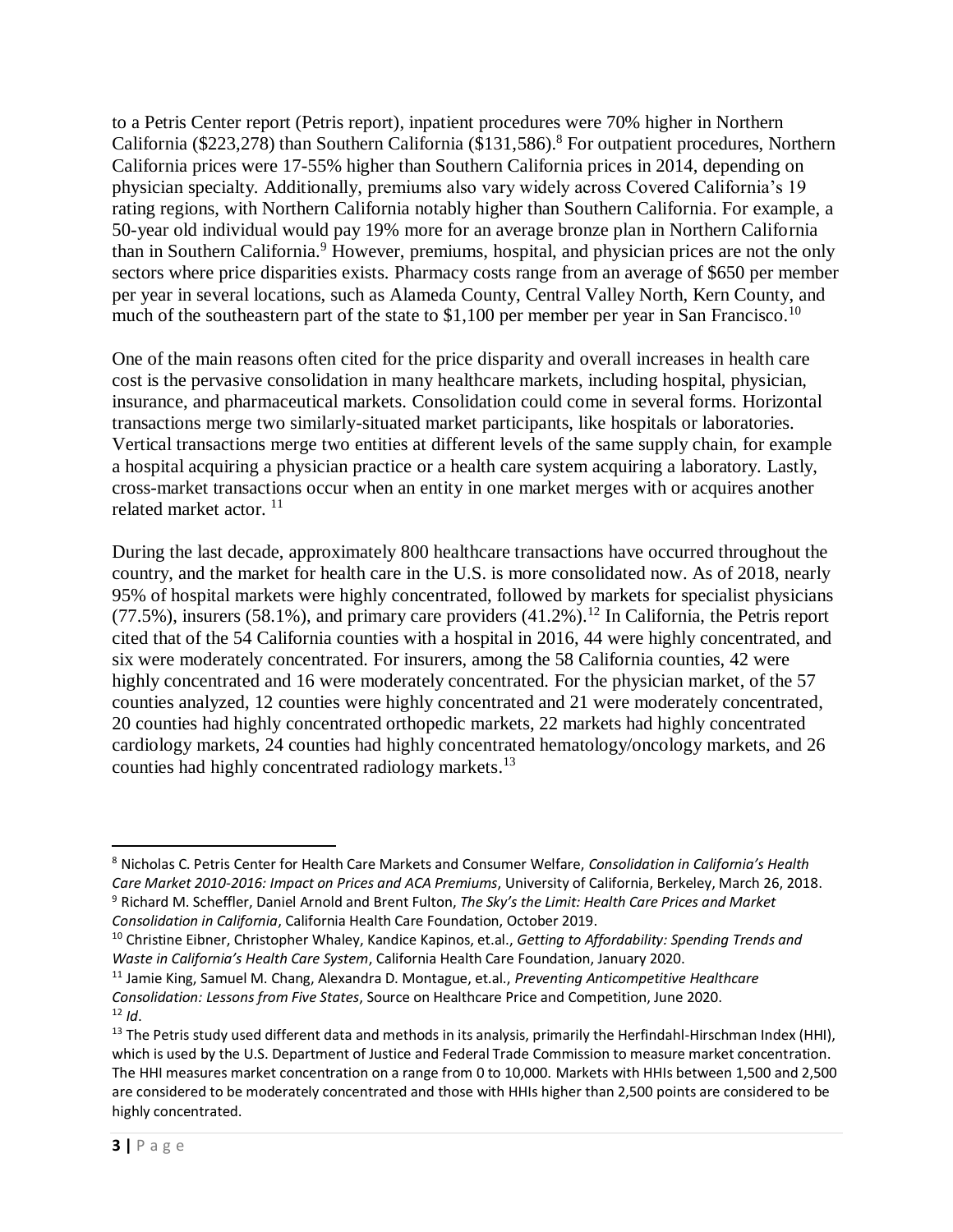### **Other sources of unnecessary spending**

It should be noted that although health care industry consolidation plays a huge factor in health care costs and pricing variation, there are other sources of unnecessary spending. The Getting to Affordability report outlines six contributors of wasteful and unnecessary spending, including:

- A. Overtreatment. Nationally, overtreatment accounts for up to \$76 to 101 billion in health spending annually. Duplicate tests, prescribing treatment that have little or no value and ordering a high-cost treatment when a lower-cost treatment could have resulted in equivalent or superior quality of care all contribute to overtreatment;
- B. Failures of care delivery and inadequate prevention. It is estimated that the U.S. spends \$102 to \$166 billion each year of all avoidable health spending treating conditions that are preventable, unnecessary, or avoidable; and,
- C. Administrative complexity or administrative expenses. Nationally, high administrative expenses contribute about \$266 billion in overspending. A 2005 analysis of administrative costs for private insurers, physician groups, and hospitals in California found that commercial insurers in the state spend about 10% of revenue on administration, physician groups spend about 27% of revenue on administration, and hospitals spend about 21% on administration.

#### **Impact on consumers**

The continuous year to year growth of health care spending is taking a toll on consumers. According to the 2020 Health Care Priorities and Experiences of California Residents: Findings from the California Health Policy Survey, conducted by the California Health Care Foundation (CHCF), Californians are worried about many types of health care costs, including unexpected medical bills and out-of-pocket expenses. Due to affordability issues, many residents reported delaying or skipping medical treatment or medications, including cutting pills in half or skipping doses. Additionally, 24% of those surveyed reported that they or someone in their family had problems paying for or were unable to pay medical bills within the past 12 months, and as a result, they have cut back on basic household needs like food and clothing, used up their savings, increased their credit card debt, taken on extra work, borrowed money from friends or relatives, or taken money out of their savings accounts. Although disturbing, the survey results are not surprising. Many Californians are also acknowledging the need for long-term solutions. Of those surveyed by CHCF, eight out of 10 residents (84%) rate making health care more affordable as an "extremely important" or "very important" priority for the Governor and Legislature to address in 2020.

## **State actions**

Recognizing the need to control health care spending, Governor Newsom, in his 2020-21 Budget, proposed the creation of a cost containment entity called the Office of Health Care Affordability (OHCA). OHCA will be charged with increasing quality and price transparency, developing specific strategies and cost targets for the different sectors of the health care industry,